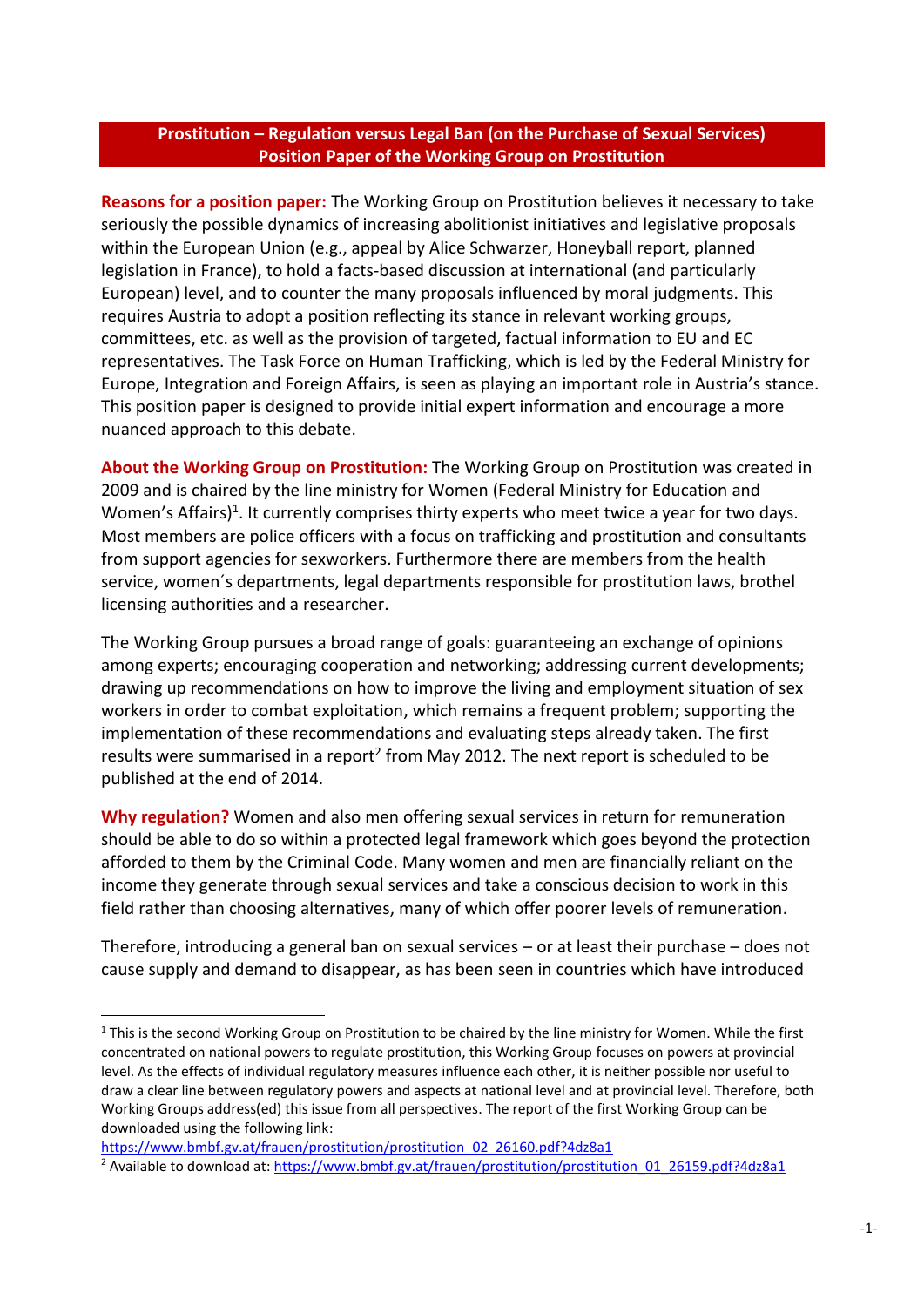some form of prohibition. However, the market does react to these new conditions by going underground. The result is that the state loses the opportunity to influence and regulate this industry – in particular when it comes to working conditions and protective measures, but also regarding balancing the interests of all stakeholders – and (still) leaves the regulation of the market far more extensively to the free play of forces and the rules that exist within the scene.

As in many other fields of work in our society (e.g. agriculture, care industry, household services, etc.) the sex industry is also characterised by a particularly high risk of exploitation simply as a result of the precarious economic situation and lack of alternatives for persons working in this field. The less control there is over working conditions and pay, and the fewer rights those affected have, the more this risk of exploitation increases. On top of that, high levels of stigmatisation and discrimination mean that sex workers are often reluctant to report poor working conditions and exploitation to the authorities.

Based on its members' many years of experience and the intensive discussions held during its meetings, the Working Group on Prostitution therefore believes that there are more efficient ways of reducing exploitation in the sex industry and expanding the scope of options open to sex workers. These aims can be achieved by:

- continuing to regulate the market, taking into consideration the interests and protection of sex workers;
- offering sex workers independent information and advice (even before they start working in the industry);
- gradually reducing the stigma, taboos and double standards that exist in today's society surrounding the sex industry through fact-based discourses, reporting and information.

At the same time, the Working Group on Prostitution believes that it is essential that regulatory measures do not restrict the sexual integrity of sex workers. On the contrary, such measures should aim to protect these workers. Sex workers must at all times be free to decide whether they want to offer sexual services and which sexual services they wish to offer. This is a key difference to other services: under no circumstances must sex workers be told whether and how to conduct their core business.

In addition, clear legal protection of sexual integrity must be provided – and working in the sex industry must not result in a limitation of this (general) protection. This includes that clients are liable to prosecution if they accept sexual services despite being aware that the sex worker in question is being forced into providing these services.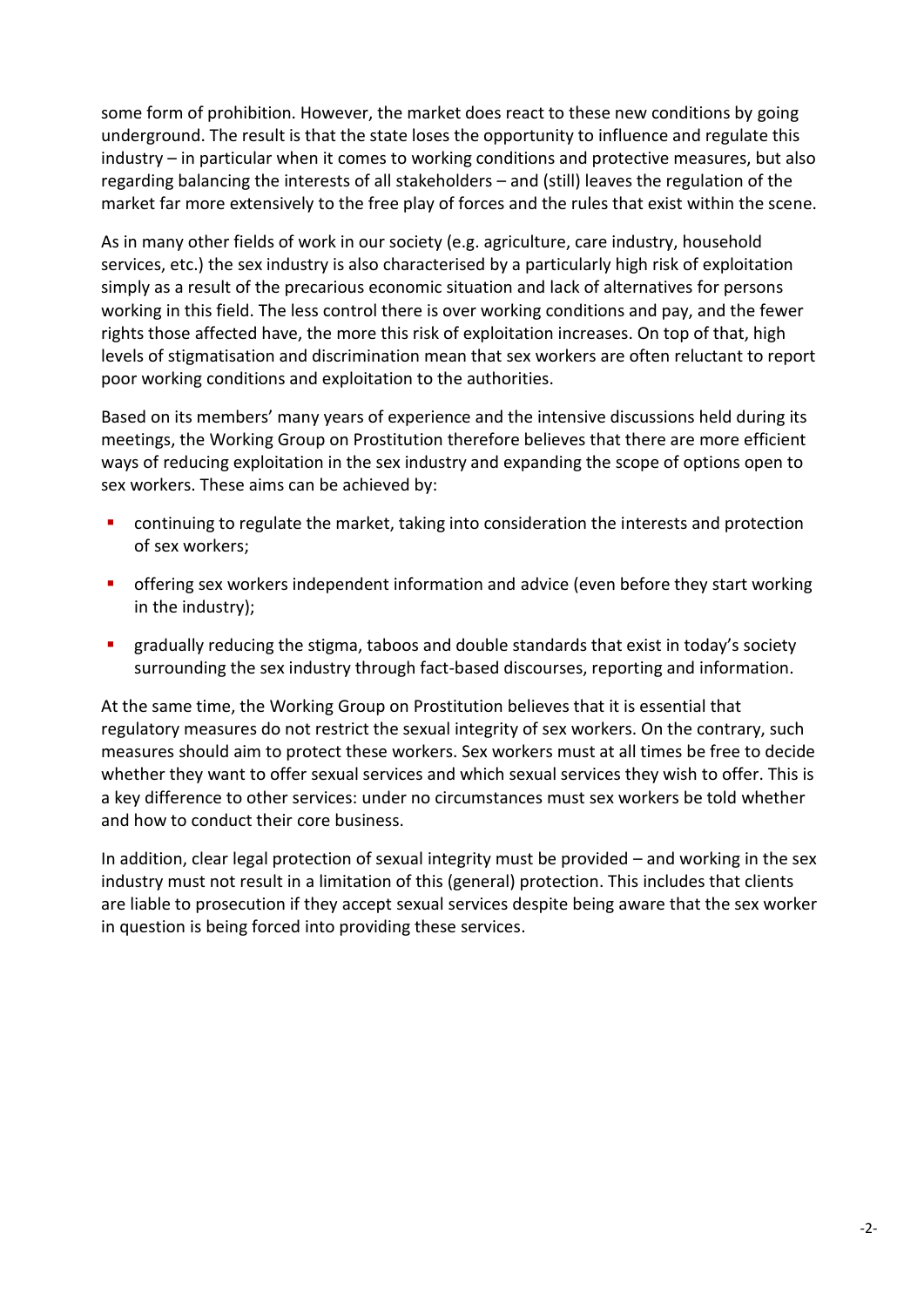## **Fact-based analysis of the arguments of the (Swedish) abolitionist movement<sup>3</sup>** :

- **Sex workers are the victims of male sexual violence<sup>4</sup>: There is no scientific proof for this** claim, yet it is presented as being a fact – prostitution/sexual services are generally seen as a form of structural and individual sexual violence. However, patriarchal relationships and structures – and with them a gender-specific division of labour – affect the whole of society and other fields of work. The question of whether sex workers are actually victims of violence seems to depend very much on the conditions in which they work. 5 Indeed, the idea that prostitution/sexual services are forms of male violence does not mean that sex workers are automatically seen as victims by the Swedish legal system and are therefore entitled to the associated compensation and victims' rights<sup>6</sup>.
- **In Sweden the ban on the purchase of sexual services (which entered into force in 1999)** *has reduced prostitution*: In order for something to be counted, it must be visible. In the case of sex work this is street prostitution, which has (understandably) decreased by around half. There is, however, no valid insight into indoor prostitution. This is, on the one hand, an acknowledged factor. Nevertheless, the reduction of prostitution is presented as a fact. But as a simple google research "Escort Sweden" reveals, there exists a broad and easily available offer of sexual services also in Sweden.
- *In Sweden the ban on the purchase of sexual services has reduced human trafficking:*  There is no valid data to back up this claim. The most recent GRETA report on Sweden<sup>7</sup> contains statistics on the number of victims identified from 2009 to 2013, which fluctuated between 11 and 74. Yet, a small number of identified victims does not indicate the actual number of people affected. What such numbers do indicate, however, is how effective mechanisms for identifying victims of human trafficking are: the fewer victims are identified, the less effective the mechanisms. In 2010, the year with the highest number of identified victims in Sweden, the number of victims compared to the population size was similar to that in Germany and Austria and significantly lower than that in the Netherlands $8$  – indicating that the Netherlands has particularly effective measures for

 $\overline{a}$ <sup>3</sup> This section focuses on the "success stories" taken from the Swedish evaluation report published in 2010, cf. Swedish Institute (2010): "The Ban against the Purchase of Sexual Services. An evaluation 1999-2008" Selected extracts of the Swedish government report SOU 2010:49.

<http://www.government.se/content/1/c6/15/14/88/0e51eb7f.pdf> (accessed on 30.06.2014)

<sup>4</sup> This argument is also used by Mary Honeyball; cf. "Report on Prostitution and Sexual Exploitation and its Impact on Gender Equality" (2013/2103 (INI))[, http://www.europarl.europa.eu/sides/getDoc.do?pubRef=-](http://www.europarl.europa.eu/sides/getDoc.do?pubRef=-//EP//TEXT+REPORT+A7-2014-0071+0+DOC+XML+V0//DE)

[<sup>//</sup>EP//TEXT+REPORT+A7-2014-0071+0+DOC+XML+V0//DE.](http://www.europarl.europa.eu/sides/getDoc.do?pubRef=-//EP//TEXT+REPORT+A7-2014-0071+0+DOC+XML+V0//DE) In Section B of the Honeyball report, a Resolution of the Committee on Equal Rights and Gender Equality from 4 February 2014, prostitution is even referred to as a "form of slavery".

<sup>5</sup> Dodillet, Susanne/Östergren, Petra (2013): The Swedish Sex Purchase Act: Claimed Success and Documented Effects, in: Wagenaar, Hendrik /Altink, Sietske/Amesberger, Helga:: Final Report of the International Comparative Study of Prostitution Policy: Austria and the Netherlands, published by Platform 31, The Hague, pp. 107-127. 6 Florin, Ola: A Particular Kind of Violence: Swedish Social Policy Puzzles of a Multipurpose Criminal Law, in Sex Res Soc Policy (2012) 9:269–278

<sup>&</sup>lt;sup>7</sup> Council of Europe /GRETA (Group of Experts on Action against Trafficking in Human Beings) (2014): Report concerning the implementation of the Council of Europe Convention on Action against Trafficking in Human Beings by Sweden. Adopted on 21 March 2014.

[http://www.coe.int/t/dghl/monitoring/trafficking/docs/Reports/GRETA\\_2014\\_11\\_FGR\\_SWE\\_en.pdf](http://www.coe.int/t/dghl/monitoring/trafficking/docs/Reports/GRETA_2014_11_FGR_SWE_en.pdf) (accessed on 30.06.2014)

<sup>8</sup> EUROSTAT (2013): Trafficking in human beings. Eurostat Methodologies and Working papers, 2013 edition. Luxembourg[. http://ec.europa.eu/dgs/home-affairs/what-is-](http://ec.europa.eu/dgs/home-affairs/what-is-new/news/news/2013/docs/20130415_thb_stats_report_en.pdf)

[new/news/news/2013/docs/20130415\\_thb\\_stats\\_report\\_en.pdf](http://ec.europa.eu/dgs/home-affairs/what-is-new/news/news/2013/docs/20130415_thb_stats_report_en.pdf) (accessed on 30.06.2014)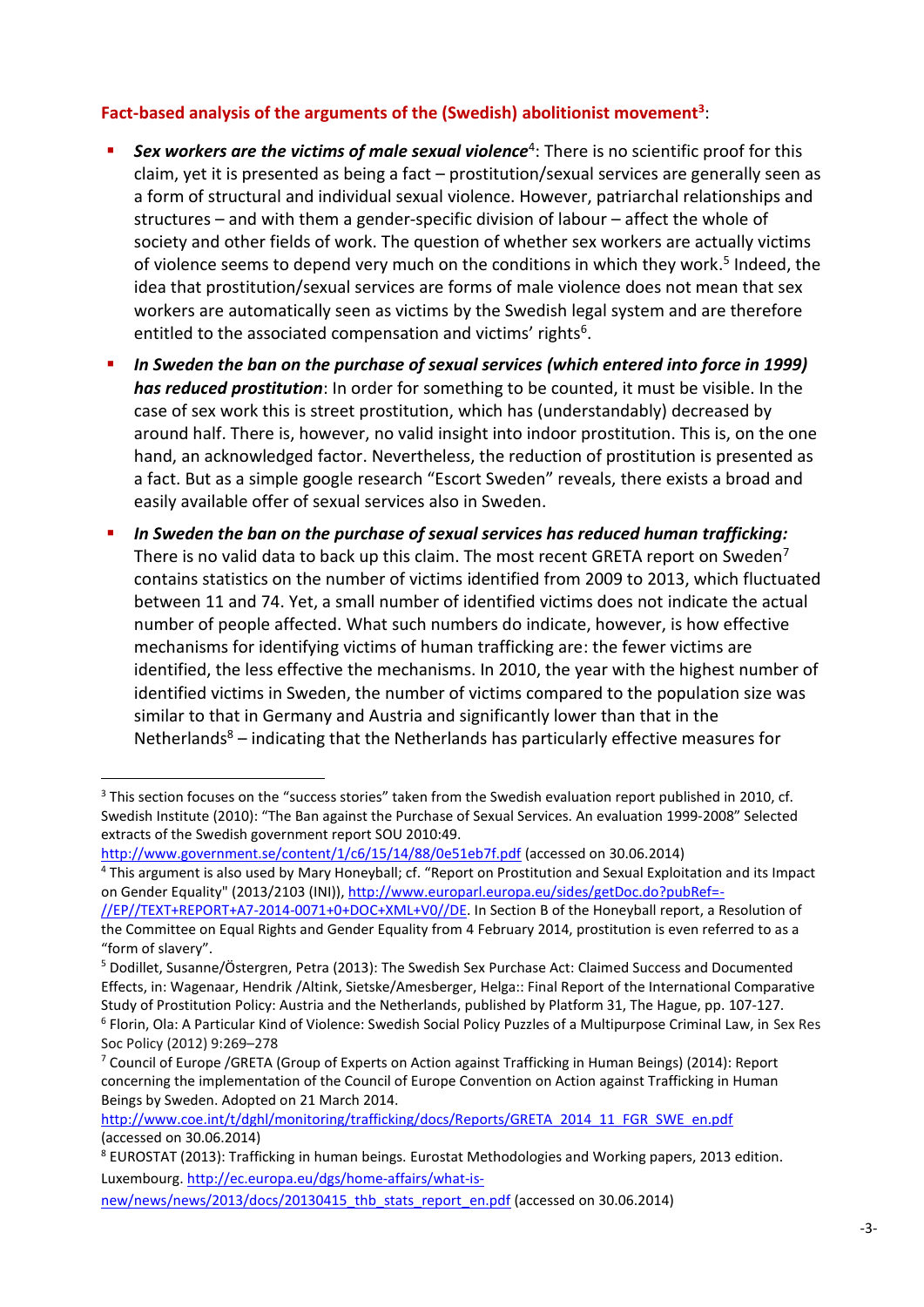identifying victims of human trafficking. However, in Sweden the equation of prostitution/sexual services with violence and human trafficking has not lead to any recognisable improvement in the identification of actual victims of human trafficking.

 *Demand has decreased; public support for the new legislation has increased:* This is a claim that is made without any evidence. A critical study published in Sweden<sup>9</sup> counters this claim. Among other things, it mentions a fictitious advertisement for sexual services which received more than 1000 enquiries within one week. Moreover, it backs up claims of decreasing public support with several investigations and growing calls from politicians (in particular the youth branches of the country's political parties), researchers and society. There does, however, seem to be an increase in the proportion of people who believe that sex workers themselves should also be open to prosecution<sup>10</sup>.

Generally it can be seen that abolitionist movements place prostitution on the same level as sexual enslavement, presenting tragic individual cases as being representative of the overall situation. (Self-organised groups of) sex workers are not consulted as part of this debate; the idea of sex workers making a self-determined decision to work in this industry is dismissed as an exceptional occurrence<sup>11</sup>. A conscious effort is made to ignore any differentiation between human trafficking for the purposes of sexual exploitation and a self-determined decision to work in the sex industry.

Furthermore, there is a careless use of numbers. For example, Alice Schwarzer estimates in her appeal against prostitution<sup>12</sup> that there are around 700,000 sex workers in Germany. At the same time, an article in the newspaper "Die Welt"<sup>13</sup> criticising the German Prostitution Act reported around 200,000 sex workers in the country, while the Honeyball report uses a figure of 400,000<sup>14</sup> .

Often, reports on the success of the Swedish model are accepted without any critical analysis, as was recently the case in a Resolution passed by the Parliamentary Assembly of the Council of Europe<sup>15</sup>.

 $\overline{a}$ 

[http://www.emma.de/sites/default/files/upload/pdf/appell\\_emma\\_6\\_2013.pdf](http://www.emma.de/sites/default/files/upload/pdf/appell_emma_6_2013.pdf) (accessed on 30.06.2014) <sup>13</sup> Eigendorf, Jörg: Black Box Prostitution, in: Die Welt (4. November 2013),

[http://www.welt.de/politik/deutschland/article121480296/Augsburg-mit-hoechster-Dichte-von-](http://www.welt.de/politik/deutschland/article121480296/Augsburg-mit-hoechster-Dichte-von-Prostituierten.html)

[Prostituierten.html](http://www.welt.de/politik/deutschland/article121480296/Augsburg-mit-hoechster-Dichte-von-Prostituierten.html) (accessed on 30.06.2014).

<sup>9</sup> Dodillet/Östergren (2011), pp. 121-126.

<sup>10</sup> cf. Florin, Ola (2012) 9:269–278

 $11$  This is currently the case in France, where numerous self-organised groups of sex workers have unsuccessfully attempted to counter the government's plans to prohibit prostitution.

<sup>12</sup> EMMA: Appeal Against Prostitution, November/December 2013, p. 22.

<sup>14</sup> Honeyball report (2013/2103 (INI)), Section AA.

<sup>&</sup>lt;sup>15</sup> Resolution of the Parliamentary Assembly of the Council of Europe 1983: "Prostitution, trafficking and modern slavery in Europe" (2014) Section A.5.

<http://assembly.coe.int/ASP/Doc/XrefViewPDF.asp?FileID=20716&Language=EN> (accessed on 30.06.2014)